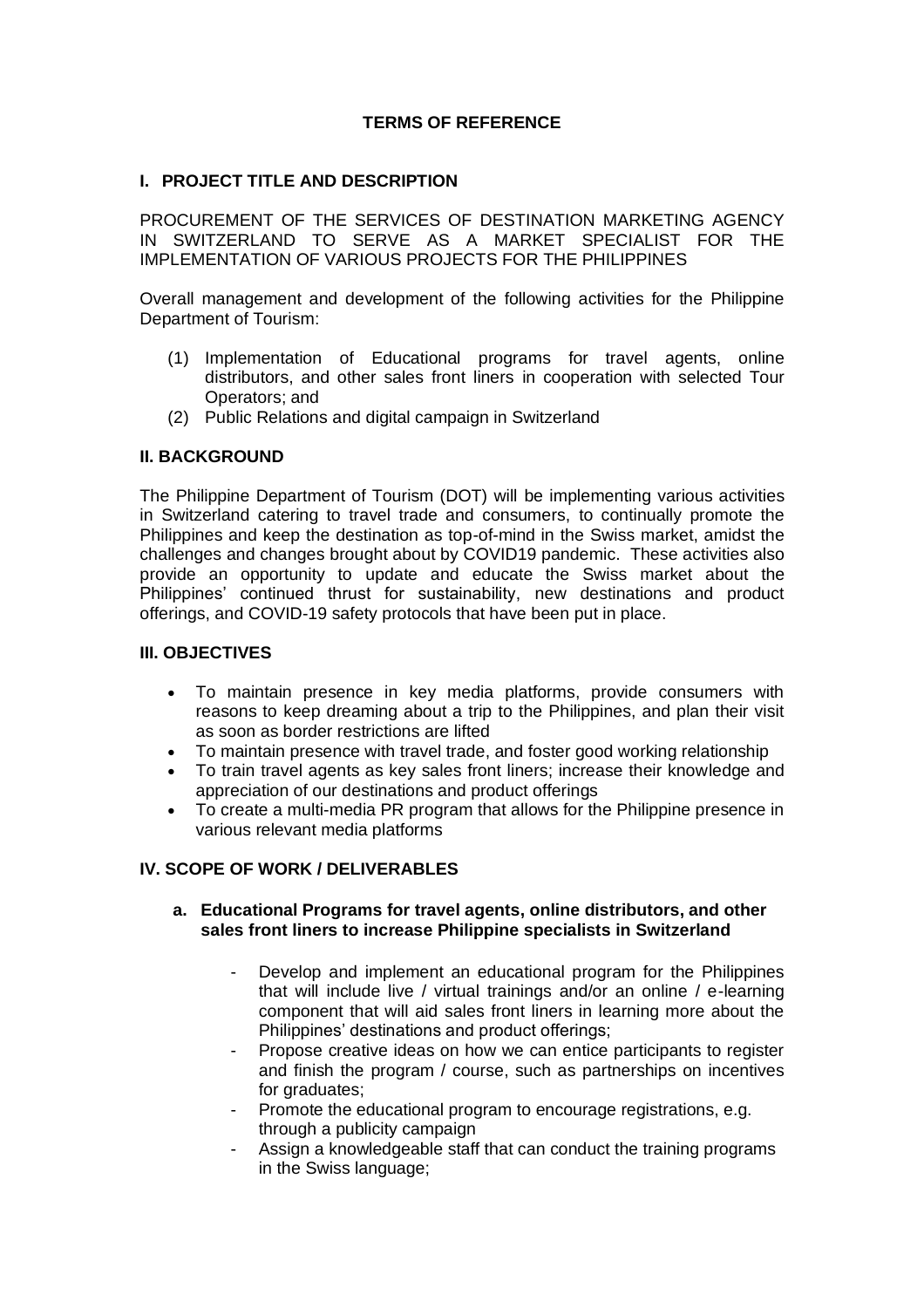- Prepare the country presentation/s as necessary; and
- Arrange all related matters

# **b. Public Relations and digital campaign**

- Issue regular press releases on various Philippine topics, conduct story pitches, find and follow-up on opportunities to continued and sustained mass media exposure for the Philippines in Switzerland;
- Partner with relevant, local media platforms online or in print for editorial features on the Philippines;
- Suggest creative ways to maximize the Philippines' partnerships with the media partners especially online and in social media, as a way of increasing consumer interest for the brand;
- Creation and maintenance of Philippine mailing list;
- Identify additional potential partnerships and campaign opportunities, subject to approval, including budget and media values to be gained

### **c. Generation and submission of regular reports:**

- a. Monthly report on status and accomplishments of each project
- b. Comprehensive post-event / project report detailing total accomplishments per project and returns on investments made
- c. Weekly report on COVID-19 situation, travel regulations, market updates, and trends in Switzerland
- d. Other reports as required

# **V. MINIMUM QUALIFICATIONS FOR SUPPLIERS**

- a. Full-service Destination Marketing and Public Relations agency operating in the Switzerland, with relevant contacts in the media and travel industry and able to facilitate the requirements and deliverables as stipulated above
- b. Dedicated Account Manager and Account Director to oversee the projects and coordinate with the DOT with respect to the execution and implementation of the four (4) projects / events
- c. Presentation of similar projects previously undertaken. If not available, please present case studies of projects undertaken in Switzerland.
- d. Willing to provide services on a send bill arrangement

### **VI. CRITERIA**

| a. Strategic Planning           |   | .50%       |
|---------------------------------|---|------------|
| b. Creative Technique           | - | <b>20%</b> |
| c. Project Management Expertise |   | <b>20%</b> |
| d. Credentials/Track Record     | - | 10%        |

## **VII. TIMELINE AND SCHEDULE OF WORK**

**October 25, 2021:** Submission of bid proposals, inclusive of comprehensive program and publicity requirements according to these Terms of Reference, and mandatory legal documents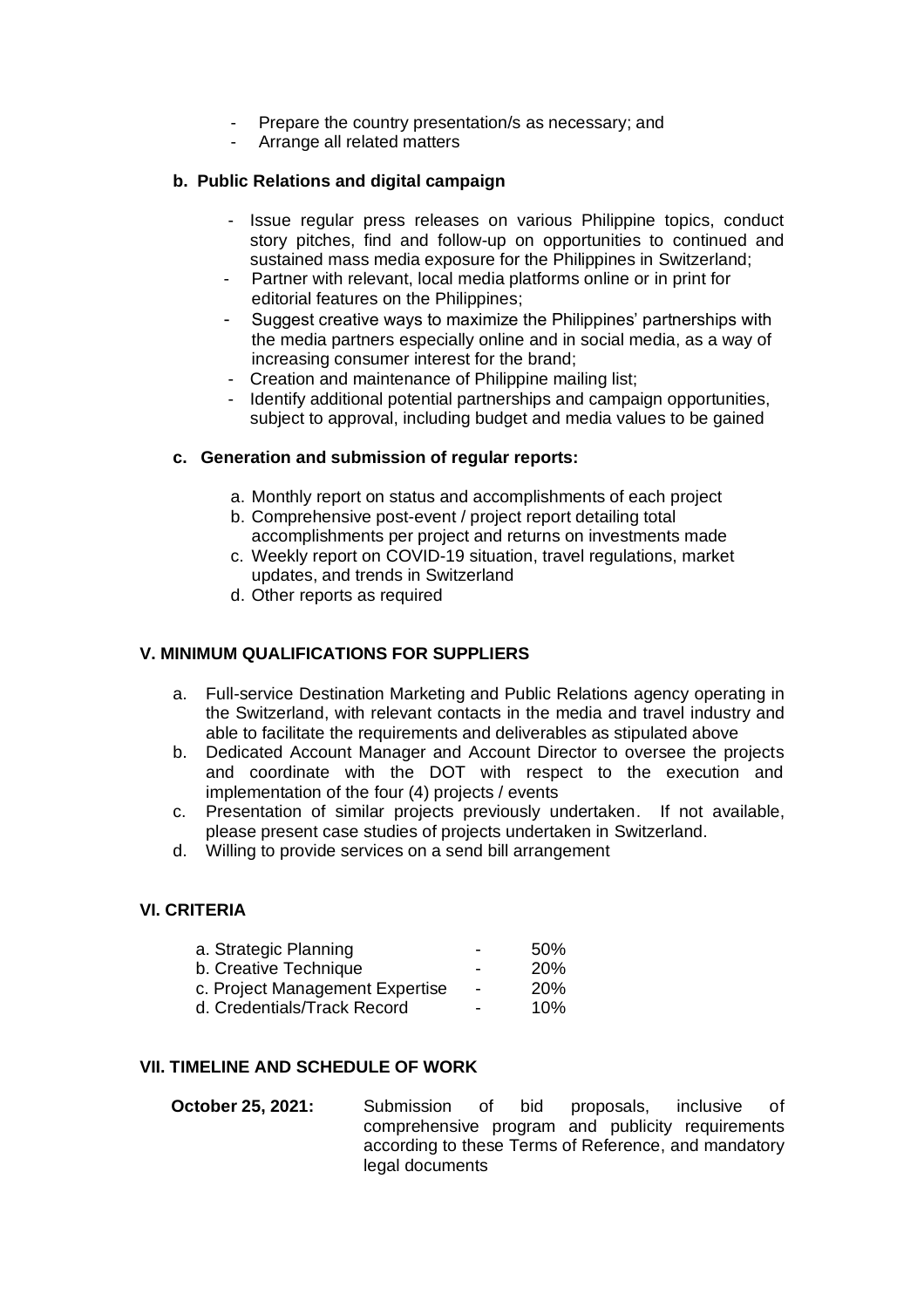- **October 26, 2021:** Selection of the DOT Frankfurt office of the winning Agency assigned to handle all events for the **Philippines**
- **October 27, 2021:** Start of publicity generation, maintenance of social media accounts, educational program

Reports must be submitted within 15 days from the completion of each project, and all projects must be completed and reports submitted by December 31, 2021.

PR and digital campaign may be extended up to April 2022, subject to approval and additional funds

#### **VIII. BUDGET**

- The total budget allocation for the project is CHF15,000.00 *inclusive of taxes and other applicable fees*, including but not limited to agency service fees, operational expenses, press coverage fees, production fees, documentation costs, among others.
- Interested bidders must present a budget breakdown in their proposal, indicating the components of their proposed budget.

#### **IX. DOCUMENTARY REQUIREMENTS**

- Signed Terms of Reference (all pages should be initialed)
- Company registration documents and appropriate licenses
- Latest Tax clearance
- Company portfolio containing similar projects previously undertaken in the past 5 years.

The winning bid shall be determined based on the proposal with the most advantageous financial packaged cost, provided that the amount of the bid does not exceed the established total budget for the project.

# **X. TERMS AND CONDITIONS**

- 1. The selected agency shall be subject to assessment by the DOT Frankfurt as to the effectiveness of any part or phase of the campaign launched. The DOT Frankfurt reserves the right to terminate the services of the winning bidder should any part of the deliverables be unsatisfactory.
- 2. Subject to the assessment by the DOT Frankfurt as to the performance of the creative agency for its implementation of the campaign, the services of the selected creative agency may be re-contracted by DOT Frankfurt to implement supplemental programs, subject to additional budgets and a separate agreement.
- 3. Any excess remuneration or compensation in the form of rebate from production and media suppliers following the industry practice of compensating services of an agency shall be negotiated by the winning agency, and credited by the supplier in favor of the DOT Frankfurt in the form of additional promotional materials and/or